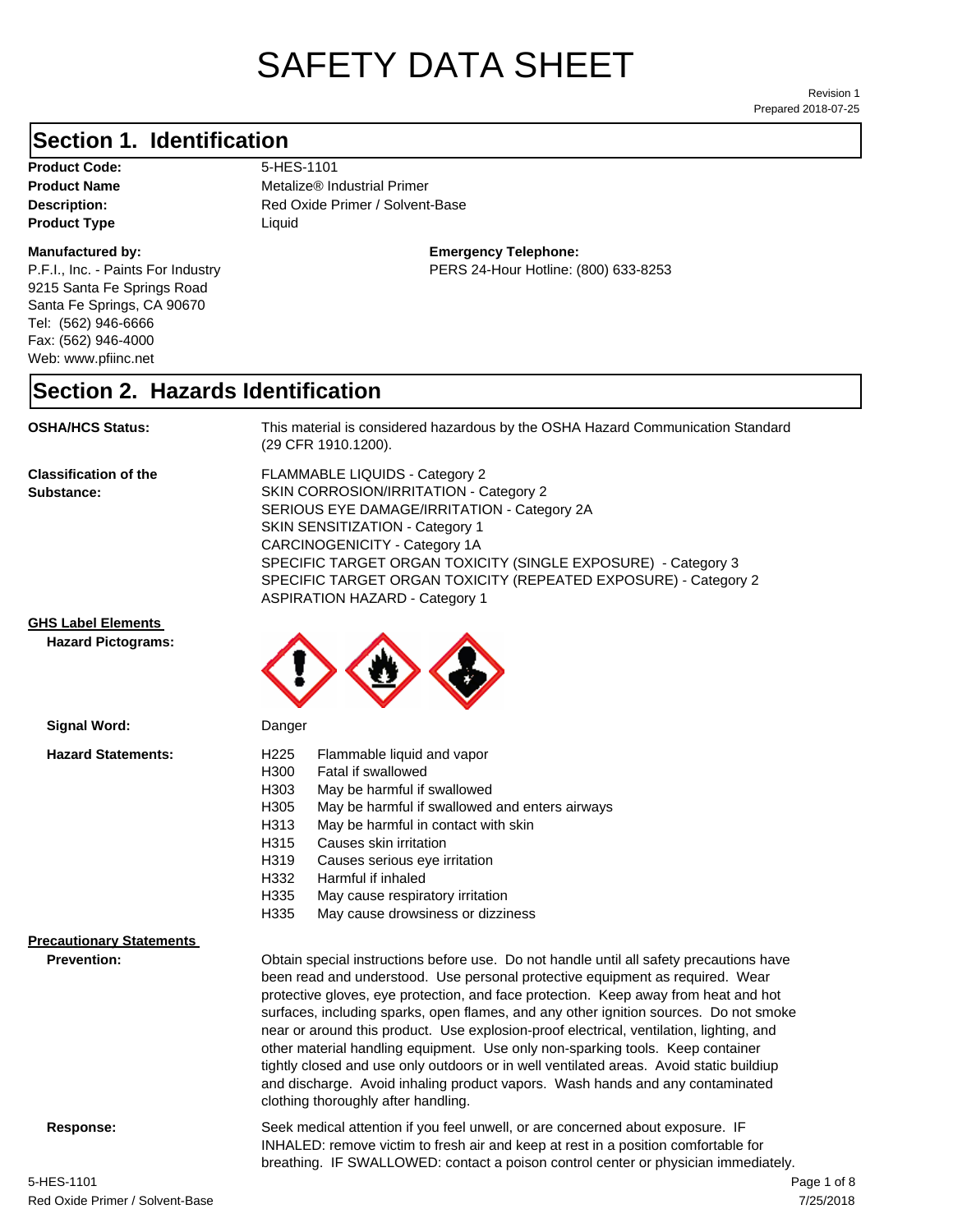|                                             | Do not induce vomiting. IN CASE OF SKIN OR HAIR CONTACT: remove all<br>contaminated clothing, and wash skin with soap and water. If irritation or rash occurs,<br>get medical attention. IF IN EYES: rinse with copious amounts of water for several<br>minutes. Remove contact lenses, if present and easy to do so. If eye irritation persists,<br>seek medical attention.                                                                                                                                                                                                                                                                                                                                                                                                                                                                                                                                                                                                                                             |
|---------------------------------------------|--------------------------------------------------------------------------------------------------------------------------------------------------------------------------------------------------------------------------------------------------------------------------------------------------------------------------------------------------------------------------------------------------------------------------------------------------------------------------------------------------------------------------------------------------------------------------------------------------------------------------------------------------------------------------------------------------------------------------------------------------------------------------------------------------------------------------------------------------------------------------------------------------------------------------------------------------------------------------------------------------------------------------|
| Storage & Disposal:                         | Store in a locked and secure environment. Store in a cool, well ventilated area away<br>from direct sunlight and heat. Dispose of contents and container in accordance with all<br>local, regional, state, and federal regulations.                                                                                                                                                                                                                                                                                                                                                                                                                                                                                                                                                                                                                                                                                                                                                                                      |
| <b>Supplemental Label</b><br>Elements:      | Ensure adequate ventilation at all times when using this product and when sanding the<br>dried film. Wear an appropriate, NIOSH approved particulate respirator. Follow all<br>respirator manufacturer's directions for proper use. Abrading or sanding this product's<br>dried film may release crystalline silica which has been shown to cause lung damage<br>and may cause cancer following long term exposure. Rags, sandpaper, steel wool,<br>and other abrading materials or waste containing this product may spontaneously<br>combust when improperly disposed of. Product contains solvents which can cause<br>permanent brain and nervous system damage. Intentional misuse by concentrating<br>and inhaling the contents of this product can be harmful or fatal. Do not transfer<br>contents to another container.<br>PROPOSITION 65 WARNING: this product contains chemicals known to the State of<br>California to cause cancer and birth defects or other reproductive harm.<br>FOR INDUSTRIAL USE ONLY. |
| <b>Hazards not otherwise</b><br>classified: | None known.                                                                                                                                                                                                                                                                                                                                                                                                                                                                                                                                                                                                                                                                                                                                                                                                                                                                                                                                                                                                              |

## **Section 3. Composition/Information on Ingredients**

| Chemical Name / CAS No                                                             |
|------------------------------------------------------------------------------------|
| Calcium Carbonate<br>1317-65-3<br>20 to 30%                                        |
| Talc<br>14807-96-6<br>10 to 20%                                                    |
| Naphtha<br>64742-89-8<br>5 to 10%<br>Vapor Pressure: 12 mmHg                       |
| <b>Regular Mineral Spirits</b><br>64741-41-9<br>5 to 10%<br>Vapor Pressure: 2 mmHg |
| Xylene<br>1330-20-7<br>1 to 5%<br>Vapor Pressure: 1.06 kPa                         |
| Acetone<br>67-64-1<br>1 to 5%<br>Vapor Pressure: 30.796 kPA                        |

## **Section 4. First Aid Measures**

#### **Description of First Aid Measures**

| <b>Eve Contact:</b> | Immediately flush eyes with copious amounts of water. Remove any contact lenses.<br>Rinse for at least 10 minutes. Get medical attention.                                                                                                                                                                                                                      |  |
|---------------------|----------------------------------------------------------------------------------------------------------------------------------------------------------------------------------------------------------------------------------------------------------------------------------------------------------------------------------------------------------------|--|
| Inhalation:         | Remove victim to fresh air and maintain in a rest position comfortable for breathing. If<br>fumes are still present, all rescuers should wear appropriate respirators. If victim<br>exhibits irregular breathing, trained personnel should provide artificial respiration or<br>oxygen. Mouth-to-mouth resuscitation may be dangerous. If necessary, contact a |  |
| 5-HES-1101          | Page 2 of 8                                                                                                                                                                                                                                                                                                                                                    |  |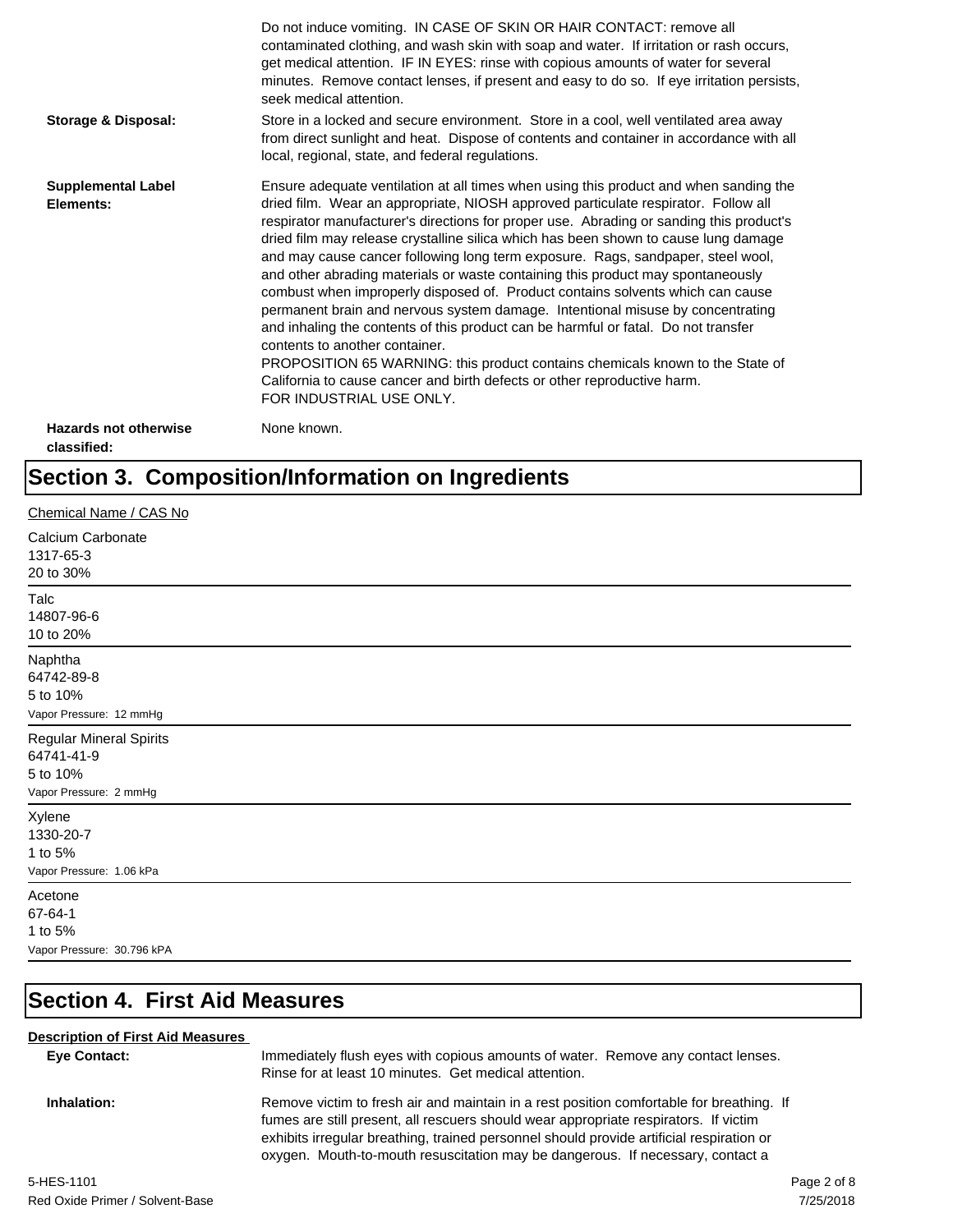|                                                     | poison control center or physician immediately. If victim is unconscious, place in a<br>recovery position and seek medical help immediately. Maintain an open airway for the<br>victim.                                                                                                                                                                                                                                                                                                                                                                                                                                                                                                                                                                                                                                               |
|-----------------------------------------------------|---------------------------------------------------------------------------------------------------------------------------------------------------------------------------------------------------------------------------------------------------------------------------------------------------------------------------------------------------------------------------------------------------------------------------------------------------------------------------------------------------------------------------------------------------------------------------------------------------------------------------------------------------------------------------------------------------------------------------------------------------------------------------------------------------------------------------------------|
| <b>Skin Contact:</b>                                | Wash affected areas with soap and water. Remove contaminated clothing and shoes.<br>Continue to rinse the affected area for at least ten minutes. Get medical attention if<br>discomfort continues. Avoid further exposure in the event of any symptoms or<br>complaints.                                                                                                                                                                                                                                                                                                                                                                                                                                                                                                                                                             |
| Ingestion:                                          | If product is ingested, contact a poison control center or a physician immediately. Do<br>not induce vomitting. Rinse mouth with water and remove dentures, if any. Remove<br>victim to fresh air and keep at rest in a comfortable position to facilitate breathing. If<br>the victim is conscious and the product has been swallowed, provide small quantities of<br>water to drink. Cease if the victim feels sick, as vomitting may be dangerous.<br>Aspiration hazard if swallowed. This product can enter the lungs and cause damage.<br>If vomitting occurs, the head should be kept low so that vomit does not enter the lungs.<br>Never administer anything by mouth to an unconscious person. If unconscious, place<br>in a recovery position while medical attention is sought. Maintain an open airway for<br>the victim. |
| <b>Potential Acute Health Effects</b>               |                                                                                                                                                                                                                                                                                                                                                                                                                                                                                                                                                                                                                                                                                                                                                                                                                                       |
| <b>Eye Contact:</b>                                 | Causes serious eye irritation.                                                                                                                                                                                                                                                                                                                                                                                                                                                                                                                                                                                                                                                                                                                                                                                                        |
| Inhalation:                                         | Can cause central nervous system depression. May cause drowsiness and dizziness<br>as well as respiratory irritation.                                                                                                                                                                                                                                                                                                                                                                                                                                                                                                                                                                                                                                                                                                                 |
| <b>Skin Contact:</b>                                | Causes skin irritation. May cause an allergic skin reaction.                                                                                                                                                                                                                                                                                                                                                                                                                                                                                                                                                                                                                                                                                                                                                                          |
| Ingestion:                                          | Can cause central nervous system depression. May be fatal if swallowed and allowed<br>to enter airways. Irritating to mouth, throat and stomach.                                                                                                                                                                                                                                                                                                                                                                                                                                                                                                                                                                                                                                                                                      |
| Over-Exposure Signs & Symptoms                      |                                                                                                                                                                                                                                                                                                                                                                                                                                                                                                                                                                                                                                                                                                                                                                                                                                       |
| <b>Eye Contact:</b>                                 | Adverse symptoms may include: pain or irritation, watering, redness.                                                                                                                                                                                                                                                                                                                                                                                                                                                                                                                                                                                                                                                                                                                                                                  |
| Inhalation:                                         | Adverse symptoms may include: respiratory tract irritation, coughing, nausea or<br>vomiting, headache, drowsiness or fatigue, dizziness or vertigo, unconsciousness.                                                                                                                                                                                                                                                                                                                                                                                                                                                                                                                                                                                                                                                                  |
| <b>Skin Contact:</b>                                | Adverse symptoms may include: irritation, redness.                                                                                                                                                                                                                                                                                                                                                                                                                                                                                                                                                                                                                                                                                                                                                                                    |
| Ingestion:                                          | Adverse symptoms may include: nausea, vomiting.                                                                                                                                                                                                                                                                                                                                                                                                                                                                                                                                                                                                                                                                                                                                                                                       |
|                                                     | Indication of immediate medical attention and special treatment needed                                                                                                                                                                                                                                                                                                                                                                                                                                                                                                                                                                                                                                                                                                                                                                |
| <b>Notes to Physician:</b>                          | Treat symptomatically. Contact poison treatment specialists if large quantities have<br>been ingested or inhaled.                                                                                                                                                                                                                                                                                                                                                                                                                                                                                                                                                                                                                                                                                                                     |
| <b>Specific Treatments:</b>                         | None specified.                                                                                                                                                                                                                                                                                                                                                                                                                                                                                                                                                                                                                                                                                                                                                                                                                       |
| <b>Protection of First Aid</b><br><b>Providers:</b> | No action should be taken involving any personal risk or without proper training. If<br>fumes are still present, rescuers should wear appropriate respirators or a self<br>contained breathing apparatus. Mouth-to-mouth resuscitation may be dangerous for<br>the first aid provider. Wash all contaminated clothing with soap and water before<br>removal.                                                                                                                                                                                                                                                                                                                                                                                                                                                                          |
| <b>Section 5. Fire Fighting Measures</b>            |                                                                                                                                                                                                                                                                                                                                                                                                                                                                                                                                                                                                                                                                                                                                                                                                                                       |
|                                                     |                                                                                                                                                                                                                                                                                                                                                                                                                                                                                                                                                                                                                                                                                                                                                                                                                                       |
| <b>Extinguishing Media</b>                          |                                                                                                                                                                                                                                                                                                                                                                                                                                                                                                                                                                                                                                                                                                                                                                                                                                       |

| Suitable Media:                                   | Dry chemical, CO2, water spray (fog), foam, dry sand.                                                                                                                                                                                                                                                                                                                                                             |
|---------------------------------------------------|-------------------------------------------------------------------------------------------------------------------------------------------------------------------------------------------------------------------------------------------------------------------------------------------------------------------------------------------------------------------------------------------------------------------|
| Unsuitable Media:                                 | Do not use water jet.                                                                                                                                                                                                                                                                                                                                                                                             |
| <b>Specific Hazards:</b>                          | The material contains flammable liquid and vapor. Closed containers may explode<br>when exposed to extreme heat as a result of buildup of steam. Vapors may form<br>explosive mixtures with air. Vapors can travel to a source of ignition and flash back.<br>Keep containers tightly closed and isolate from heat, electrical equipment, sparks, and<br>open flames. No unusual fire or explosion hazards noted. |
| <b>Special Firefighting</b><br><b>Procedures:</b> | Water may be used to cool closed containers to prevent pressure buildup and possible<br>autoignition or explosion. Evacuate area and fight fire from safe distance. Containers<br>may explode when heated. Firefighters should wear appropriate protective equipment<br>and self-contained breathing apparatus with a full face-piece operated in positive<br>pressure mode.                                      |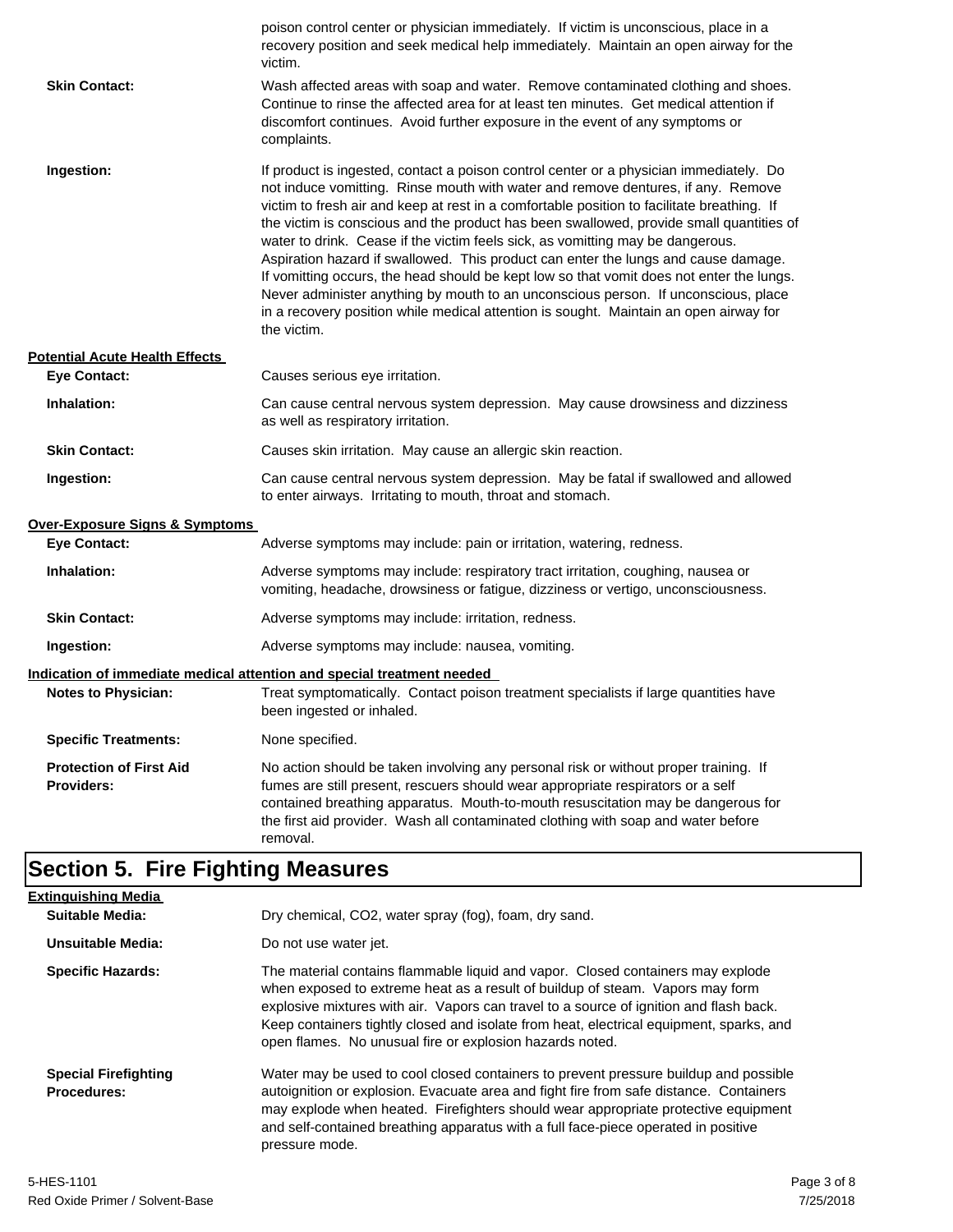#### **Section 6. Accidental Release Measures**

| <b>Environmental Precautions:</b>                               | Avoid dispersal of spilled material and runoff from contacting soil, waterways, drains,<br>and sewers. Inform the relevant authorities if the product has caused environmental<br>pollution.                                                                                                                                                                                                                                                                                                                                                                                        |
|-----------------------------------------------------------------|-------------------------------------------------------------------------------------------------------------------------------------------------------------------------------------------------------------------------------------------------------------------------------------------------------------------------------------------------------------------------------------------------------------------------------------------------------------------------------------------------------------------------------------------------------------------------------------|
| <b>Steps to be Taken if Material</b><br>is Released or Spilled: | Contain spilled liquid with sand or earth. Do not use combustible materials such as<br>sawdust. Eliminate all ignition sources and use explosion-proof equipment. Place<br>material in a container and dispose of according to local, regional, state, and federal<br>regulations. Ventilate area and remove product with inert absorbent and non-sparking<br>tools. Do not incinerate closed containers.                                                                                                                                                                           |
| <b>Small Spills:</b>                                            | Stop leak if doing so can be done without risk. Remove containers from spill area.<br>Use non-sparking tools. Dilute with water and mop up if water-soluble. If not<br>water-soluble, absorb with inert dry material and place in appropriate waste container.<br>Dispose of via a licensed waste disposal contractor.                                                                                                                                                                                                                                                              |
| <b>Large Spills:</b>                                            | Stop leak if doing so can be done without risk. Remove containers from spill area.<br>Use non-sparking tools. Approach the release from upwind. Prevent entry into<br>sewers, waterways, basements, or confined areas. Wash spillages into an effluent<br>treatment plant or proceed as follows: contain and collect spillage with inert absorbent<br>materials and place in a container for disposal according to local regulations. Dispose<br>of via a licensed waste disposal contractor. See Section 1 for emergency contact<br>information and Section 13 for waste disposal. |

#### **Section 7. Handling and Storage**

**Handling:** Wash thoroughly after handling. Eating, drinking, and smoking should be prohibited in areas where this material is handled, stored, and processed. Wash hands and face before eating or drinking. Remove contaminated clothing and launder before reuse. Use only with adequate ventilation. Follow all SDS and label precautions even after container is emptied, as it may retain product residues. Avoid breathing fumes, vapors, or mist. Avoid contact with eyes, skin, and clothing.

**Storage:** Store in a dry, cool, well ventilated place. Keep container tightly closed while not in use. Isolate from heat, electrical equipment, sparks, and open flame. Do not store above 120 degrees Fahrenheit. Store large quantities in buildings designed and protected for storage of NFPA Class II combustible liquids. Protect from heat, moisture, and foreign materials.

### **Section 8. Exposure Controls/Personal Protection**

| <b>OSHA Exposure Limits</b><br>15 mg/m3 | <b>ACGIH Exposure Limits</b><br>10 mg/m3 | <b>Other Exposure Limits</b> |
|-----------------------------------------|------------------------------------------|------------------------------|
| 20 mppcf                                | $2$ mg/m $3$                             |                              |
| 500 ppm                                 | 300 ppm                                  |                              |
| 100 ppm                                 | 100 ppm                                  |                              |
| 100 ppm                                 | 100 ppm                                  |                              |
|                                         |                                          |                              |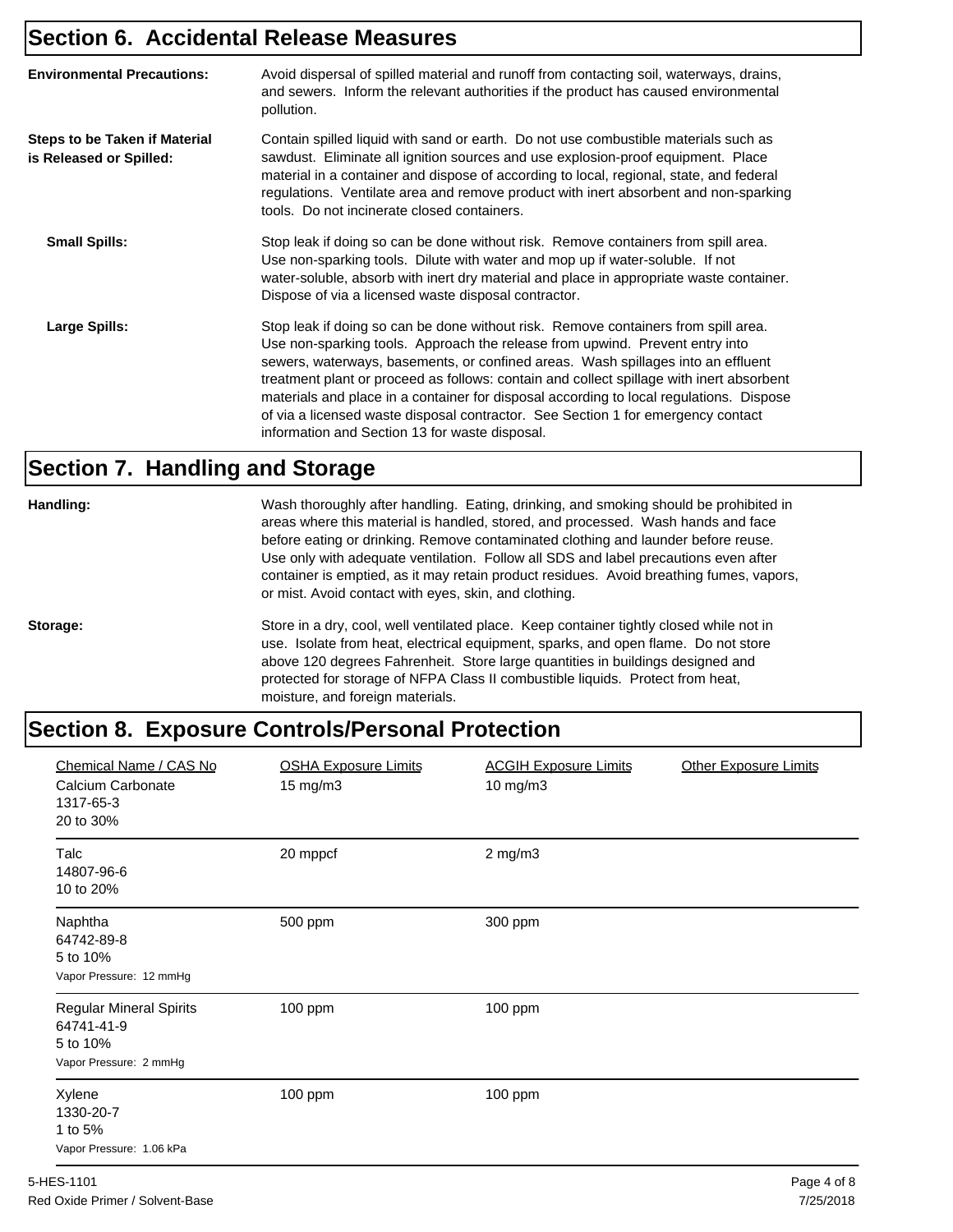| 67-64-1<br>1 to 5%<br>Vapor Pressure: 30.796 kPA |                                                                                                                                                                                                                                                                                                                                                                                                                                                                                                                                                                                                                                                                                                                                                                                                                       |
|--------------------------------------------------|-----------------------------------------------------------------------------------------------------------------------------------------------------------------------------------------------------------------------------------------------------------------------------------------------------------------------------------------------------------------------------------------------------------------------------------------------------------------------------------------------------------------------------------------------------------------------------------------------------------------------------------------------------------------------------------------------------------------------------------------------------------------------------------------------------------------------|
| <b>Engineering Controls:</b>                     | Use process enclosures, local exhaust ventilation, or other engineering controls to<br>keep worker exposure to airborne contaminants below any recommended or statutory<br>limits. The engineering controls also need to keep gas, vapor, or dust concentrations<br>below any lower explosive limits. Use explosion-proof ventilation equipment.                                                                                                                                                                                                                                                                                                                                                                                                                                                                      |
| <b>Environmental Controls:</b>                   | Emissions from ventilation or work process equipment should be checked to ensure<br>they comply with the requirements of environmental protection legislation. In some<br>cases, fume scrubbers, filters, and other engineering modifications to the process<br>equipment may be required to reduce emissions to acceptable levels.                                                                                                                                                                                                                                                                                                                                                                                                                                                                                   |
| <b>Respiratory Protection:</b>                   | Use a properly fitted, air-purifying or air-fed respirator complying with an approved<br>standard if a risk assessment indicates this is necessary. Respiratory protection<br>programs that meet OSHA 1910.134 and ANSI Z88.2 requirements must be followed<br>when workplace conditions warrant a respirator's use. A NIOSH/MSHA approved<br>respirator with an organic vapor cartridge may be permissible under circumstances<br>where airborne concentrations are expected to exceed exposure limits. Protection<br>provided by air purifying respirators is limited. Use a positive pressure, air supplied<br>respirator if there is any potential for an uncontrolled release, exposure levels are not<br>known, or in any circumstances where air purifying respirators may not provide<br>adequate protection. |
| <b>Skin Protection:</b>                          | Use impervious, chemical resistant gloves to prevent prolonged skin contact and<br>absorption of material through the skin. Nitrile or neoprene gloves may afford<br>adequate protection. Personal protective equipment for the body should be selected<br>based on the task being performed and the risks involved, and should be approved by<br>a specialist before handling this product. Where there is a risk of ignition from static<br>electricity, wear anti-static protective clothing. For best protection, the clothing should<br>include anti-static boots, gloves, and overalls. Appropriate footwear should always be<br>used.                                                                                                                                                                          |
| <b>Eye Protection:</b>                           | Safety eyewear, such as splash goggles or a full face shield, should be worn at all<br>times to protect against splashes of liquids.                                                                                                                                                                                                                                                                                                                                                                                                                                                                                                                                                                                                                                                                                  |
| <b>Hygienic Measures:</b>                        | Wash thoroughly with soap and water before eating, drinking, or smoking. Remove<br>contaminated clothing immediately and launder before reuse.                                                                                                                                                                                                                                                                                                                                                                                                                                                                                                                                                                                                                                                                        |

## **Section 9. Physical and Chemical Properties**

| Physical State:                            | Liquid            |
|--------------------------------------------|-------------------|
| Odor:                                      | Solvent odor      |
| Vapor Density                              | Heavier than air  |
| Vapor Density                              | 4.07              |
| Vapor Pressure                             | 8 kPa             |
| <b>Evaporation Rate</b>                    | Slower than ether |
| Boiling Range                              | 56 to 157 C       |
| Specific Gravity (SG)                      | 1.380             |
| Material VOC (Lb / Gal)                    | 2.25              |
| Material VOC $(g / L)$                     | 269.39            |
| Coating VOC (Lb/Gal)                       | 2.29              |
| Coating VOC (g/L)                          | 274.97            |
| Flash Point:                               | 32 C (90 F)       |
| Autoignition:                              | Will not occur    |
| LEL: I                                     | 1.0%              |
| UEL:                                       | 12.8%             |
| Partition Coefficient.<br>n-octanol/water: | Not available     |
| Auto-ignition temperature:                 | Not available     |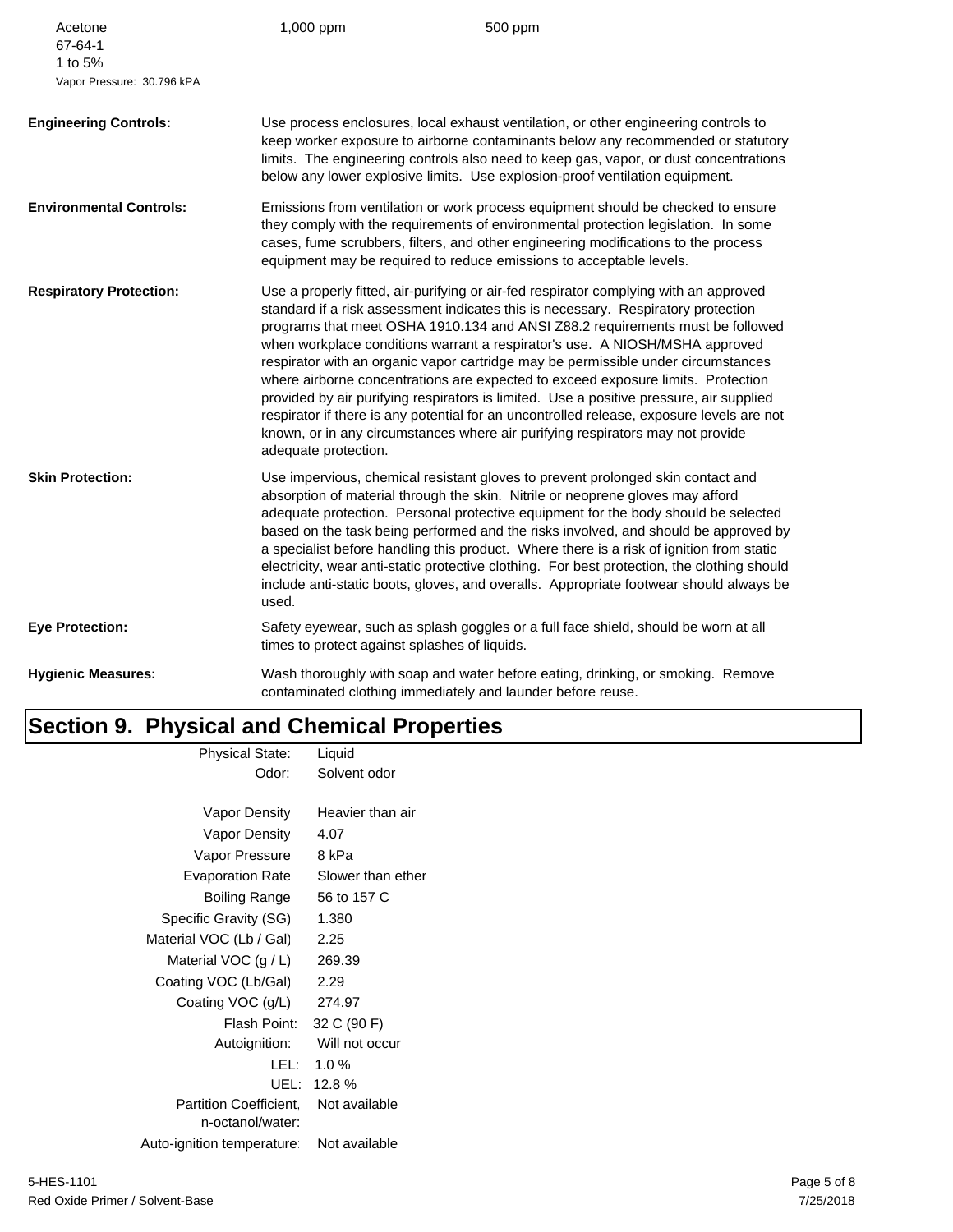## **Section 10. Stability and Reactivity**

| <b>Conditions to Avoid:</b>      | Avoid temperatures above 120 degrees Fahrenheit. Avoid all possible sources of<br>ignition. Do not pressurize, cut, weld, braze, drill, or expose containers to heat. Do not<br>allow vapor to accumulate in low or confined areas. Avoid contact with strong acid and<br>strong bases. |
|----------------------------------|-----------------------------------------------------------------------------------------------------------------------------------------------------------------------------------------------------------------------------------------------------------------------------------------|
| Incompatibility:                 | Incompatible with strong oxidizing agents.                                                                                                                                                                                                                                              |
| <b>Hazardous Decomposition:</b>  | By open flame, carbon monoxide and carbon dioxide. When heated to decomposition,<br>product emits acrid smoke and irritating fumes. Contains solvents which may form<br>carbon monoxide, carbon dioxide, and formaldehyde.                                                              |
| <b>Hazardous Polymerization:</b> | Will not occur under normal conditions.                                                                                                                                                                                                                                                 |
| Stability:                       | The product is stable.                                                                                                                                                                                                                                                                  |

## **Section 11. Toxicological Information**

| <b>Effects of Over-Exposure</b><br><b>Eye Contact:</b> | Causes serious eye irritation.                                                                                                                                                                                                                                                                                                                                                                                                                                                                                                                                                                                                                                                                                                                                                                                                                                                                                                                                                                                                                                                                                                                                                                                                                                                                                                                                                                                       |
|--------------------------------------------------------|----------------------------------------------------------------------------------------------------------------------------------------------------------------------------------------------------------------------------------------------------------------------------------------------------------------------------------------------------------------------------------------------------------------------------------------------------------------------------------------------------------------------------------------------------------------------------------------------------------------------------------------------------------------------------------------------------------------------------------------------------------------------------------------------------------------------------------------------------------------------------------------------------------------------------------------------------------------------------------------------------------------------------------------------------------------------------------------------------------------------------------------------------------------------------------------------------------------------------------------------------------------------------------------------------------------------------------------------------------------------------------------------------------------------|
| <b>Skin Contact:</b>                                   | Prolonged or repeated skin contact may cause irritation. Allergic reactions are<br>possible.                                                                                                                                                                                                                                                                                                                                                                                                                                                                                                                                                                                                                                                                                                                                                                                                                                                                                                                                                                                                                                                                                                                                                                                                                                                                                                                         |
| Inhalation:                                            | Harmful if inhaled. High gas, vapor, mist, or dust concentrations may be harmful if<br>inhaled. Avoid breathing fumes, spray, vapors, or mist. May cause headaches and<br>dizziness. High vapor concentrations are irritating to the eyes, nose, throat, and lungs.<br>Prolonged or excessive inhalation may cause respiratory tract irritation.                                                                                                                                                                                                                                                                                                                                                                                                                                                                                                                                                                                                                                                                                                                                                                                                                                                                                                                                                                                                                                                                     |
| Ingestion:                                             | Harmful or fatal if swallowed. Aspiration hazard if swallowed; can enter lungs and<br>cause damage.                                                                                                                                                                                                                                                                                                                                                                                                                                                                                                                                                                                                                                                                                                                                                                                                                                                                                                                                                                                                                                                                                                                                                                                                                                                                                                                  |
| <b>Chronic Hazards:</b>                                | High concentrations may lead to central nervous system effects (drowsiness,<br>dizziness, nausea, headaches, paralysis, burred vision) and damage. Reports have<br>associated repeated and prolonged occupational overexposure to solvents with<br>permanent brain and nervous system damage. Contains carbon black pigment.<br>Chronic inflammation, lung fibrosis, and lung tumors have been observed in<br>experimental tests involving rats exposed to excessive concentrations of carbon black<br>and several insoluble dust particles for long periods of time. Tumors have not been<br>observed in other species under similar circumstances. Epidemiological studies of<br>North American workers show no evidence of clinically significant negative health<br>effects from occupational exposure to carbon black. Carbon black is listed as a Group<br>2B - Possibly Carcinogenic to Humans, by IARC and is proposed to be listed as A4 -<br>Not Classified as a Human Carcinogen by the American Conference of Governmental<br>Industrial Hygienists. Significant exposure is unlikely during typical application of this<br>product by roller or brush. Risk of overexposure depends on the duration and level of<br>exposure to dust from such processes as repeated sanding of dried surfaces, or<br>inhalation of spray mist, and the actual concentration of carbon black in the product<br>formula. |
|                                                        | Product contains titanium dioxide, which is listed as a Group 2B - Possibly<br>Carcinogenic to Humans by IARC. No significant exposure to titanium dioxide is<br>anticipated while using this product, in which titanium dioxide is bound to other<br>materials including resin and other pigments, during brush or rolling application.<br>Overexposure risks depend on duration and level of exposure to dust, such as from<br>repeated sanding of this product's dried film, or inhalation of spray mist, and the actual<br>concentration of titanium dioxide in the product formula. For additional information,<br>refer to IARC Monograph, Volume 93, 2010.                                                                                                                                                                                                                                                                                                                                                                                                                                                                                                                                                                                                                                                                                                                                                    |
| <b>Primary Routes of Entry:</b>                        | Eye contact, ingestion, inhalation, absorption through the skin, skin contact.                                                                                                                                                                                                                                                                                                                                                                                                                                                                                                                                                                                                                                                                                                                                                                                                                                                                                                                                                                                                                                                                                                                                                                                                                                                                                                                                       |
| <b>Acute Toxicity Values:</b>                          | Acute effects of this product have not been tested. Available data on individual<br>components, if any, will be listed below.                                                                                                                                                                                                                                                                                                                                                                                                                                                                                                                                                                                                                                                                                                                                                                                                                                                                                                                                                                                                                                                                                                                                                                                                                                                                                        |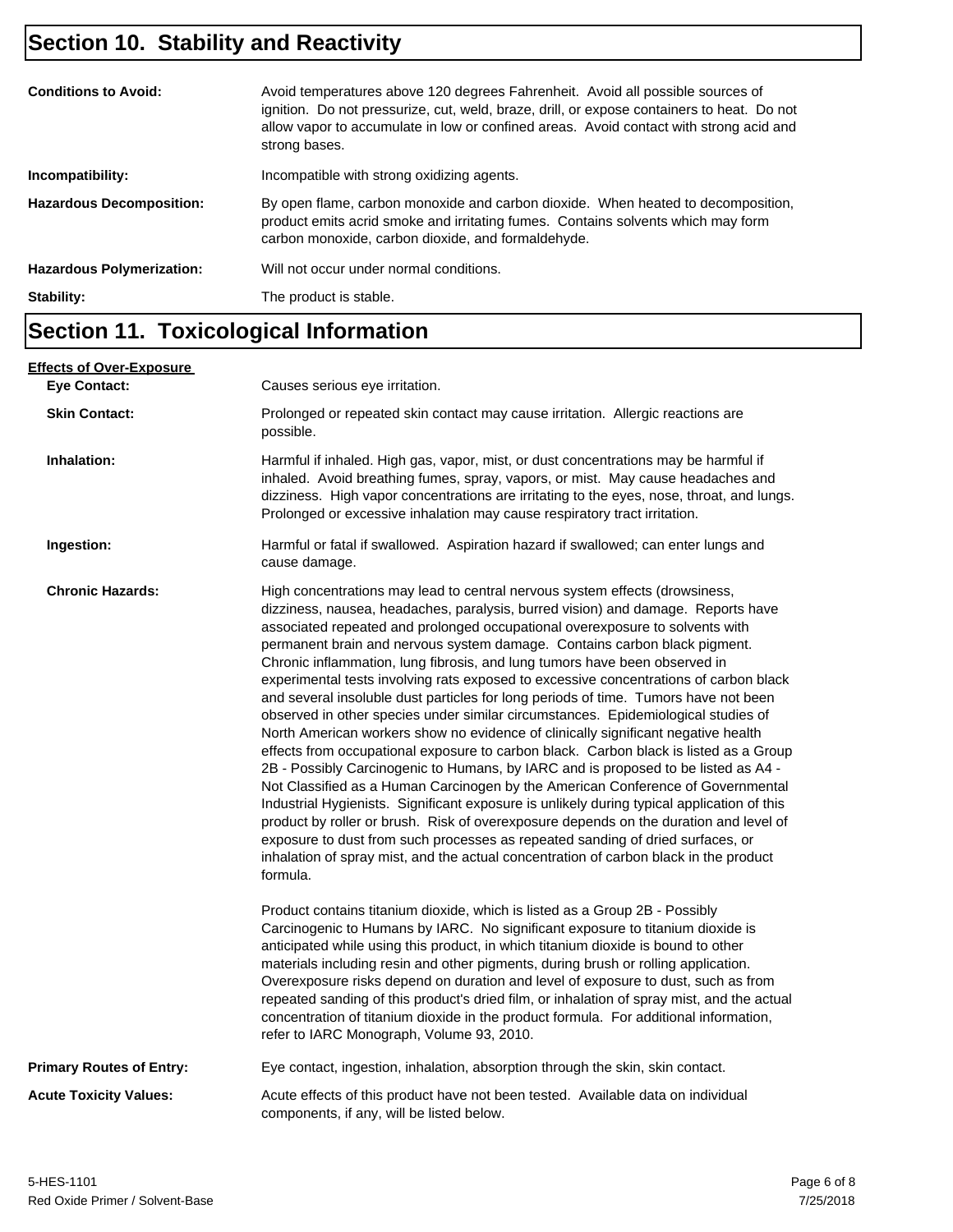**Ecological Information:** Product is a mixture of listed components.

#### **Section 13. Disposal Information**

**Disposal Considerations:** The generation of waste should be avoided or minimized wherever possible. Disposal of this product, solutions, and any by-products should at all times comply with relevant environmental protection regulations and waste disposal regulations, in addition to any local or regional restrictions which may be in effect. Surplus and non-recyclable products should be disposed of via a licensed waste disposal contractor. Waste should not be disposed of untreated to the sewer unless fully compliant with the requirements of all authorities with jurisdiction. Waste packaging should be recycled whenever possible. Incineration or landfill should only be considered when recycling is not feasible. Take care when handling empty containers as they may retain some residual product. Vapor from residue may create a flammable or explosive atmosphere within the used container. Do not expose empty containers to heat or sparks, and do not weld, cut, or grind used containers unless they have been thoroughly cleaned. Avoid contact of spilled material with soil, waterways, drains, and sewer systems.

#### **Section 14. Transport Information**

|                          | Domestic (US DOT) | <b>International (IMDG)</b> | Air (IATA) | Canada (TDG) |
|--------------------------|-------------------|-----------------------------|------------|--------------|
| <b>UN Number:</b>        | 1263              | 1263                        | 1263       | 1263         |
| <b>UN Shipping Name:</b> | Paint             | Paint                       | Paint      | Paint        |
| <b>Hazard Class:</b>     | 3                 | 3                           | 3          | 3            |
| <b>Packing Group:</b>    | Ш                 |                             | Ш          | Ш            |
| <b>Limited Quantity:</b> | Yes               | Yes                         | Yes        | Yes          |

**Special Considerations:** The presence of a shipping description for a particular mode of transport does not indicate that the product is packaged suitably for that mode of transport. All packaging should be reviewed for suitability prior to shipment, so that compliance with applicable regulations can be ensured. Compliance with all applicable regulations is the sole responsibility of the person offering the product for transport. Persons loading and unloading dangerous goods should be trained in all the risks associated with the substances at hand, and on all actions to be taken in case of an emergency situation.

### **Section 15. Regulatory Information**

| <b>U.S. Federal Regulations</b>         |                                                                                                                                                                                                                                                            |             |  |  |
|-----------------------------------------|------------------------------------------------------------------------------------------------------------------------------------------------------------------------------------------------------------------------------------------------------------|-------------|--|--|
| <b>CERCLA - SARA Hazard</b>             | This product has been reviewed according to the EPA hazard categories promulgated by                                                                                                                                                                       |             |  |  |
| Category:                               | Sections 311 and 312 of the Superfund Amendment and Reauthorization Act of 1986,<br>known as SARA Title III, and is considered to meet the following categories under<br>applicable conditions:<br>Fire Hazard, Acute Health Hazard, Chronic Health Hazard |             |  |  |
|                                         |                                                                                                                                                                                                                                                            |             |  |  |
| <b>SARA Section 313:</b>                | This product contains the following substances subject to the reporting requirements of<br>Section 313 of Title III of the Superfund Amendment and Reauthorization Act of 1986 as<br>well as 40 CFR Section 372:                                           |             |  |  |
|                                         | 1330-20-7<br>Xylene 1.0 - 5%                                                                                                                                                                                                                               |             |  |  |
| <b>Toxic Substances Control</b><br>Act: | This product contains the following chemical substances subject to the reporting<br>requirements of TSCA 12(B) if exported from the United States:                                                                                                         |             |  |  |
|                                         | - None                                                                                                                                                                                                                                                     |             |  |  |
| 5-HES-1101                              |                                                                                                                                                                                                                                                            | Page 7 of 8 |  |  |